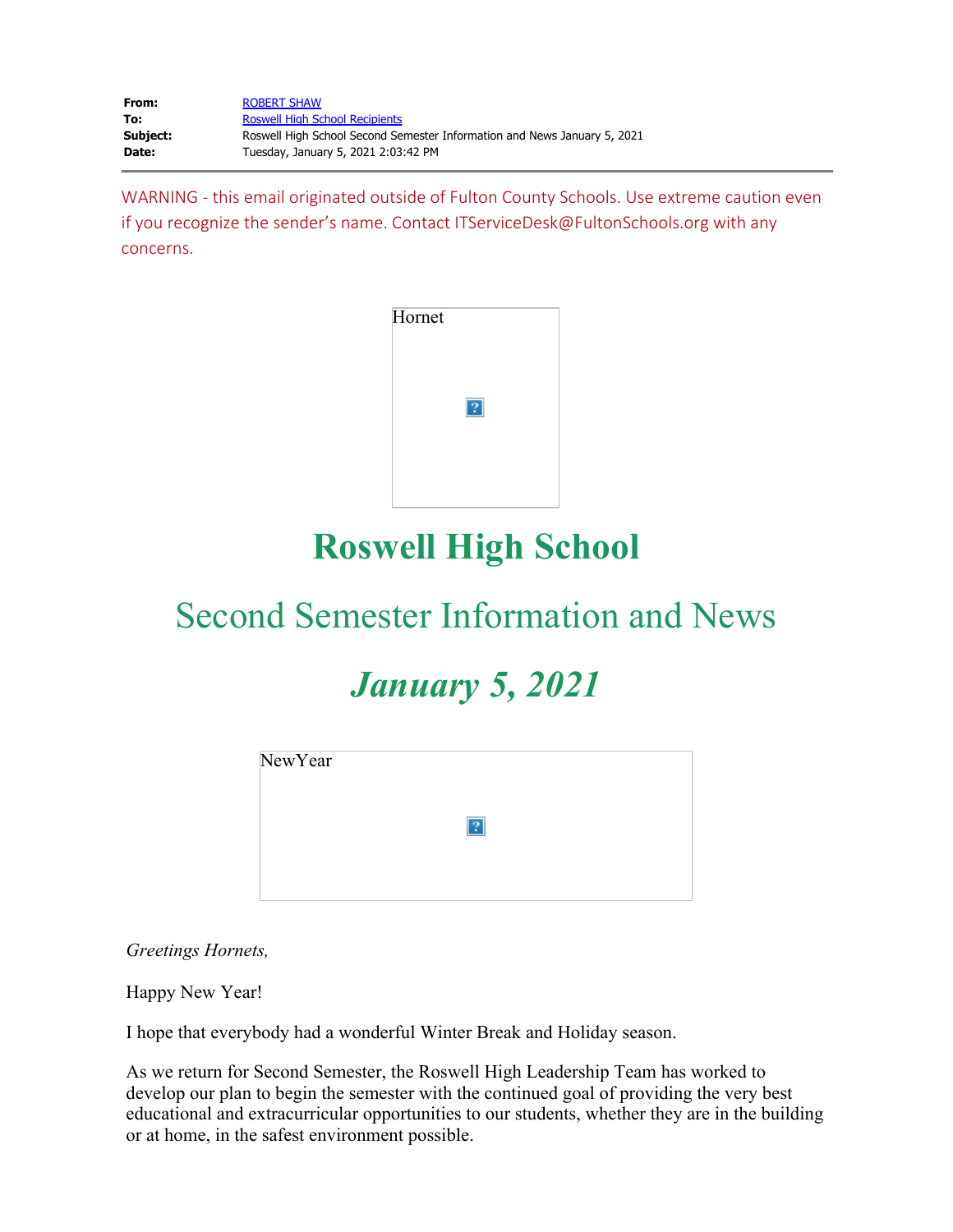Thank you for taking some time to review this information.

#### **Timeline to Return**

The Fulton County School District has developed and communicated a timeline for students to begin the second semester. While you can see the entire *[infographic](https://www.fultonschools.org/cms/lib/GA50000114/Centricity/Domain/228/return%20to%20second%20semester_FINAL.pdf)* on the District website , please note the following:

- All students start classes remotely on January 6, 2021. We will follow the URL Bell Schedule from January 6, 2021 through January 12, 2021.
- High school students who have elected to return to school in a Face-To-Face model (and Roswell High is around 50% of our students who have selected this model), begin school on January 13, 2021.
- The Sweep Bus will begin running on January 14, 2021 (Please remember that Sweep Buses do not run on Fridays).

### **Return to School Plan**

The entirety of the Roswell High School Back to School plan for Second Semester is located [HERE](https://nam11.safelinks.protection.outlook.com/?url=http%3A%2F%2Fnew.shawadmin.com%2FRoswell%2FPublic%2FF2FPlan1-13-21.pdf&data=04%7C01%7Cmurphys%40fultonschools.org%7C869fc3b9ff974d4ccabf08d8b1ac9b3f%7C0cdcb19881694b70ba9fda7e3ba700c2%7C1%7C0%7C637454702215769537%7CUnknown%7CTWFpbGZsb3d8eyJWIjoiMC4wLjAwMDAiLCJQIjoiV2luMzIiLCJBTiI6Ik1haWwiLCJXVCI6Mn0%3D%7C1000&sdata=%2F8EF5qcFzRstaF%2B51Ae5yUieBTGwmbHGvbVrj2fWtP8%3D&reserved=0) .

Please note a few highlights:

- While RHS is on Remote Learning from January 6, 2021 through January 12, 2021, we will use the Remote Learning (URL) Bell Schedule (All of our bell schedules are included in the document and can be found separately [HERE](https://nam11.safelinks.protection.outlook.com/?url=http%3A%2F%2Fnew.shawadmin.com%2FRoswell%2FPublic%2Fbellschedules.pdf&data=04%7C01%7Cmurphys%40fultonschools.org%7C869fc3b9ff974d4ccabf08d8b1ac9b3f%7C0cdcb19881694b70ba9fda7e3ba700c2%7C1%7C0%7C637454702215769537%7CUnknown%7CTWFpbGZsb3d8eyJWIjoiMC4wLjAwMDAiLCJQIjoiV2luMzIiLCJBTiI6Ik1haWwiLCJXVCI6Mn0%3D%7C1000&sdata=EwEEv0%2Bybzp63Pn8AkkqQA2Vy%2FvVUnJluvyJMfzf4a8%3D&reserved=0) ).
- Starting on January 13, 2021, we will go back to our Face-to-Face Bell Schedule.
- $\bullet$  Beginning January 27, 2021, we are going to have a separate bell schedule for Wednesdays. Modeled on what we did during the last full week of the first semester to clear *Incompletes* , we will have an extended sixth period to help our students who need to complete assignments, get extra help, or clear *Incompletes* . More information is contained in the document.
- The grading procedures for second semester have remained essentially the same. The District has provided more flexibility to local school this semester and the school's Leadership Team spent a lot of time discussing grading for second semester. While other schools may be doing things differently, we believe that the plan we have developed is what is best for our students and teachers in the current environment.

#### **Safety Procedures**

I want to thank our students and staff for their adherence to our safety procedures. The following policies remain in place for second semester:

- All people in the building are encouraged to practice healthy personal hygiene habits.
- Students, Faculty, Staff, Visitors, and all adults in the building are required to wear masks.
- The District has installed hand sanitizer stations throughout the building and paper towels dispensers in all bathrooms. For safety purposes, the air dryers have been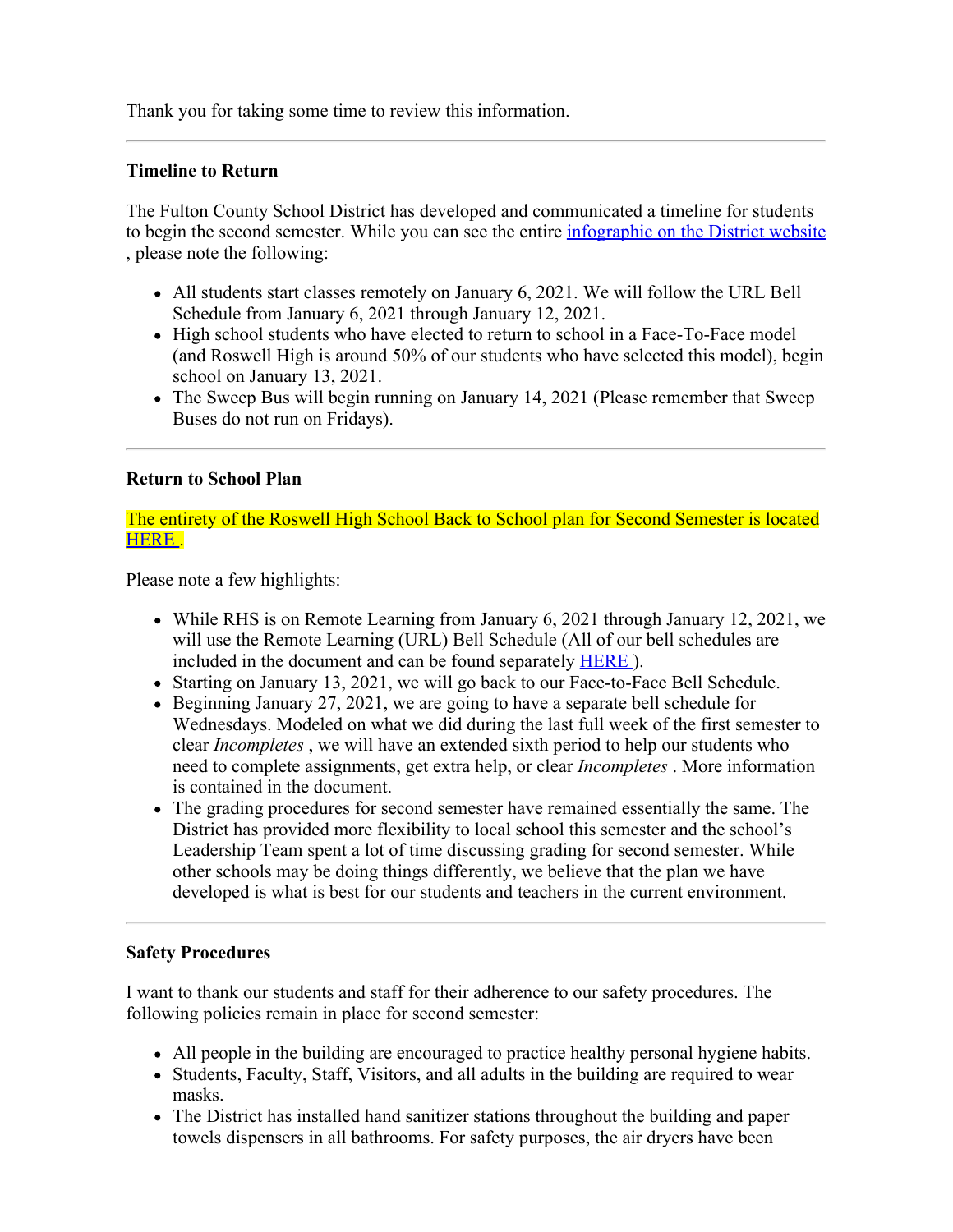disabled.

- Reminders will be read on the daily announcements for staff and students to wear a mask, wash hands regularly, and use hand sanitizer.
- Hand sanitizer will be provided in classroom and office space (as available).
- Signage throughout the building will remind people to practice good hygiene.
- An additional three "water bottle filling stations" have been installed throughout the building. Faculty, staff, and students are reminded not to drink directly from any water fountains.
- Students will not be allowed to gather at any time during the school day in common areas.

Please review the plan for more detailed information.

### **Learning Environment**

The District has stated that students will not be able to change their learning environment for the first nine weeks of second semester. However, we are aware that there will be hardships and other issues that may require students to switch from Remote Learning to Face-to-Face or vice-versa. We are working on a hardship process to request that change so please stay tuned for more information.

# **Town Hall Meeting**

Dr. Shaw will be hosting a Town Hall Meeting at 4:30 pm on Monday, January 11, 2021 to provide more information about the opening of school and answer any questions you may have.

- To access the Live Event on Microsoft TEAMS, please click **[HERE](https://teams.microsoft.com/l/meetup-join/19%3ameeting_NDM2ZDZiZjMtMzg4Ny00ZTUxLWExN2YtNTRjYzUwYjI1ZTMy%40thread.v2/0?context=%7b%22Tid%22%3a%220cdcb198-8169-4b70-ba9f-da7e3ba700c2%22%2c%22Oid%22%3a%2274f5f227-ca94-476d-8bd0-3d1613f1cb75%22%2c%22IsBroadcastMeeting%22%3atrue%7d)**.
- To submit questions to be answered, please click **[HERE](https://forms.office.com/Pages/ResponsePage.aspx?id=mLHcDGmBcEu6n9p-O6cAwify9XSUym1Hi9A9FhPxy3VURFE2WExFVEFKMlFPSzFaOUJRWUlURkxNUy4u)**.

#### **School Governance Meeting**

The January meeting of the Roswell High School Governance Council will be on Wednesday, January 6, 2021 at 4:00 pm.

- To access the meeting via Microsoft TEAMS, please click **[HERE](https://teams.microsoft.com/l/meetup-join/19%3ameeting_NGVjNWI4NDMtN2QyOC00ODk5LTg3MTQtNDQxMWEwODI0Zjg2%40thread.v2/0?context=%7b%22Tid%22%3a%220cdcb198-8169-4b70-ba9f-da7e3ba700c2%22%2c%22Oid%22%3a%2274f5f227-ca94-476d-8bd0-3d1613f1cb75%22%7d)**. The meeting will be recorded and shared. The meeting agenda will be shared soon.
- To submit items for Public Comment, please click **[HERE](https://forms.office.com/Pages/ResponsePage.aspx?id=mLHcDGmBcEu6n9p-O6cAwify9XSUym1Hi9A9FhPxy3VURFE2WExFVEFKMlFPSzFaOUJRWUlURkxNUy4u)**.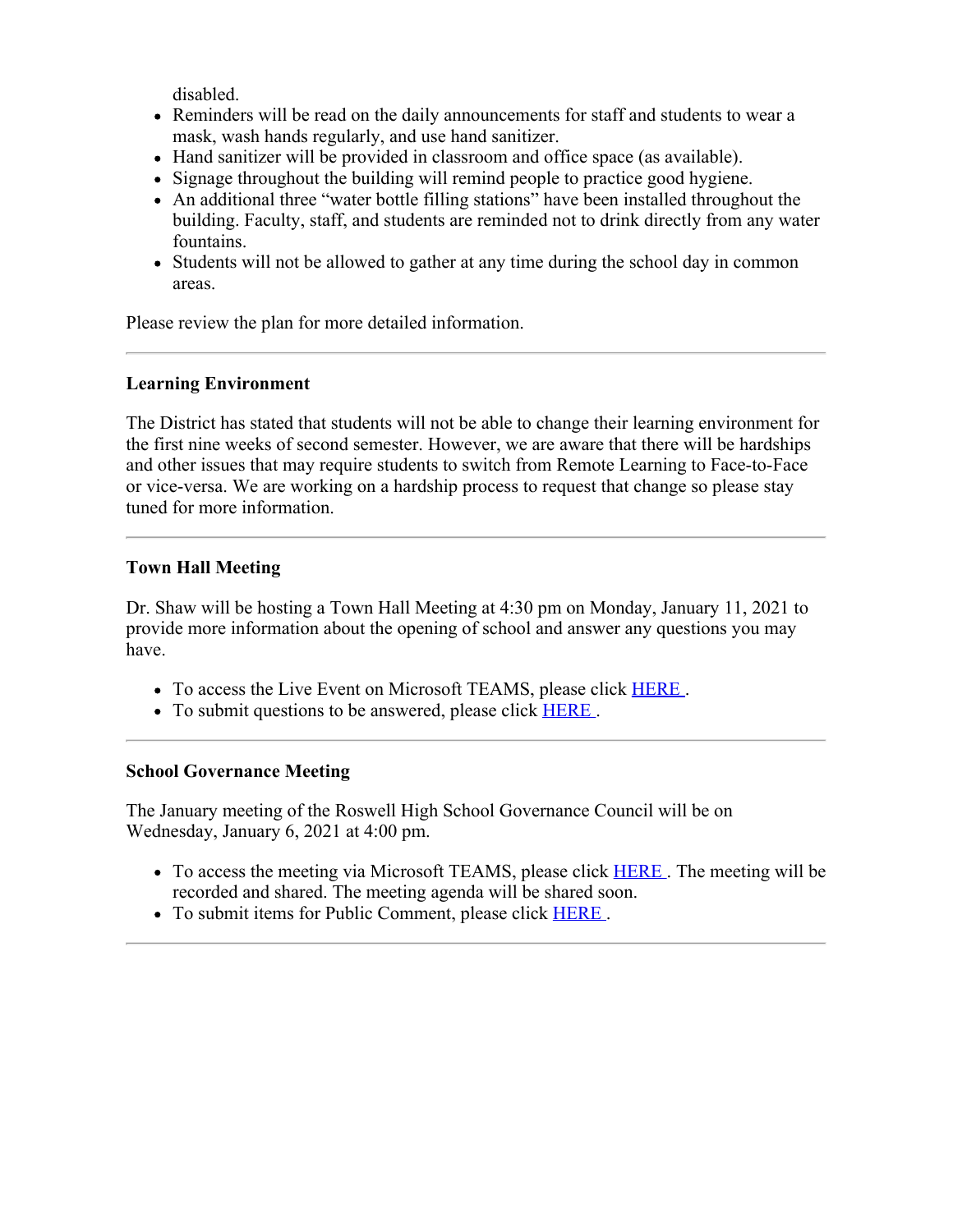

# **Varsity Basketball**

Both varsity basketball teams were in action during the Winter Break. The Boys Varsity team went undefeated in the annual Tournament of Champions at Wheeler High, beating Tucker and Meadowcreek. The Girls traveled to Parkview and defeated Mill Creek.

| <b>BBall</b> |             |  |
|--------------|-------------|--|
|              |             |  |
|              |             |  |
|              |             |  |
|              | $\boxed{?}$ |  |
|              |             |  |
|              |             |  |
|              |             |  |
|              |             |  |

# **Wrestling**

The Wrestlers traveled to a tournament at Union Grove High School on Saturday and did very well. Congrats to the team as they defeated Heritage, Greenbriar, Forest Park and tied with North Hall. The Senior Night for our wrestlers is this Wednesday night.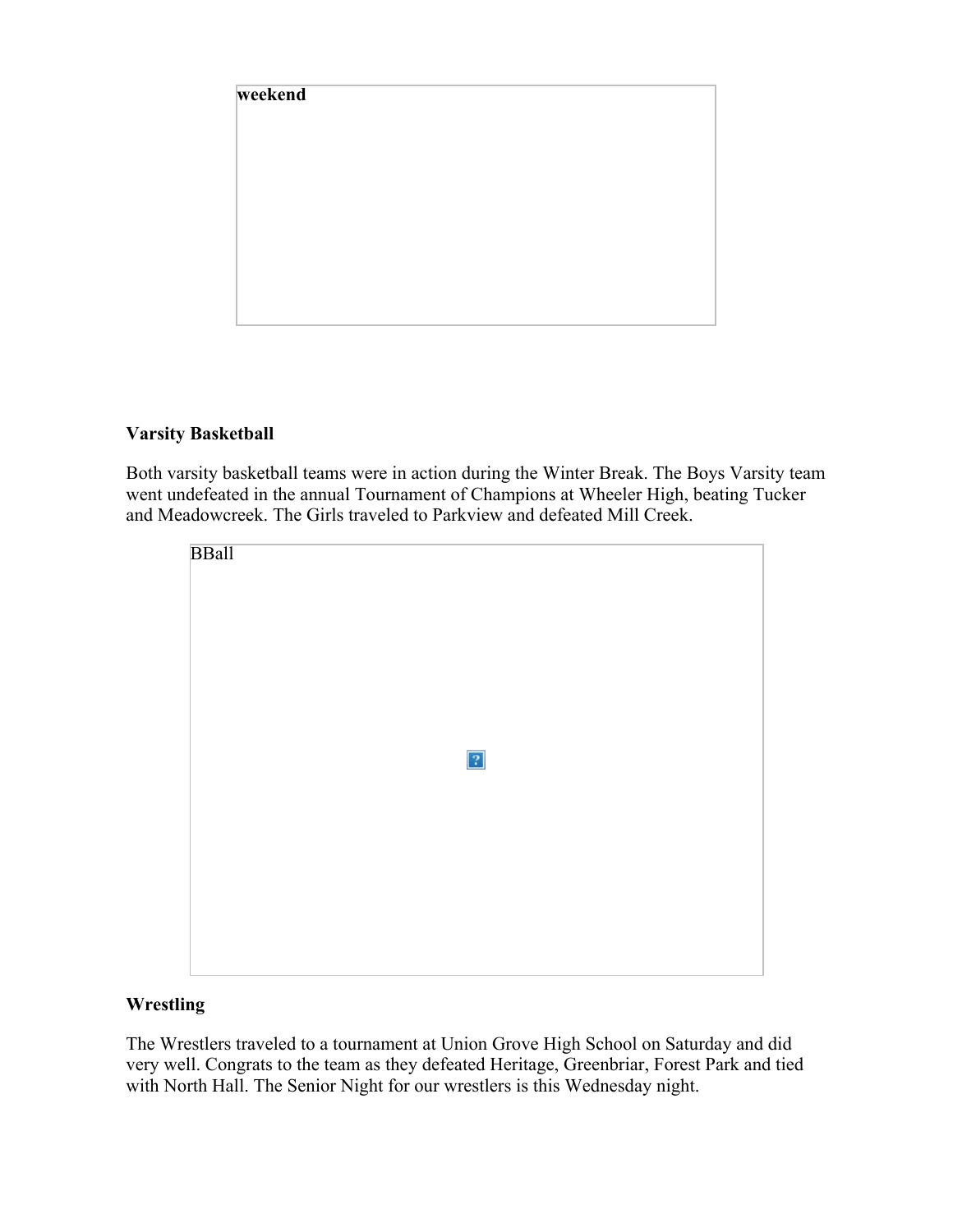

# **Celebrate the Arts at RHS**

Our art students worked through some unusual circumstances this semester, but still persisted and created beautiful artwork. This art show features some of our AP and Photography students and it is an online version of our Winter Art Showcase. [Enjoy](https://nam11.safelinks.protection.outlook.com/?url=http%3A%2F%2Fwww.roswellhsart.com%2F&data=04%7C01%7Cmurphys%40fultonschools.org%7C869fc3b9ff974d4ccabf08d8b1ac9b3f%7C0cdcb19881694b70ba9fda7e3ba700c2%7C1%7C0%7C637454702215779527%7CUnknown%7CTWFpbGZsb3d8eyJWIjoiMC4wLjAwMDAiLCJQIjoiV2luMzIiLCJBTiI6Ik1haWwiLCJXVCI6Mn0%3D%7C1000&sdata=Sk90Twrq571EOY6F9uvV1pKPzR48%2F89nyc9n%2F1Bgkwg%3D&reserved=0) the show!

# *In Case You Missed It….*

# **Second Semester Schedule Change Requests**

Second semester schedule change requests are now available through the Microsoft Form below. For various reasons, there have been changes to many student schedules for 2nd semester including period or teacher changes.

To see your student's schedule, please go to the Infinite Campus parent or student portal.

We will continue to do our very best to provide all the classes your student requires, though they may be in a different order or with a different teacher than 1st semester.

If a student is requesting to change the level of a class (AP, Honors) due to academic misplacement, please work with your student's teacher to complete a level change form.

Yearlong classes, including yearlong electives, are yearlong commitments and cannot be dropped unless there is an academic misplacement.

For all other schedule change requests, please use this [Microsoft](https://forms.office.com/Pages/ResponsePage.aspx?id=mLHcDGmBcEu6n9p-O6cAwuGxth5R32JEjv1NWDCc-69UMlhCRkVMUDBNUVBaQlI2NjlWREdHMTA1Mi4u) Form to request a schedule change for 2nd semester and our counselors will work to meet your needs. Please refrain from emailing or calling counselors concerning schedule change requests.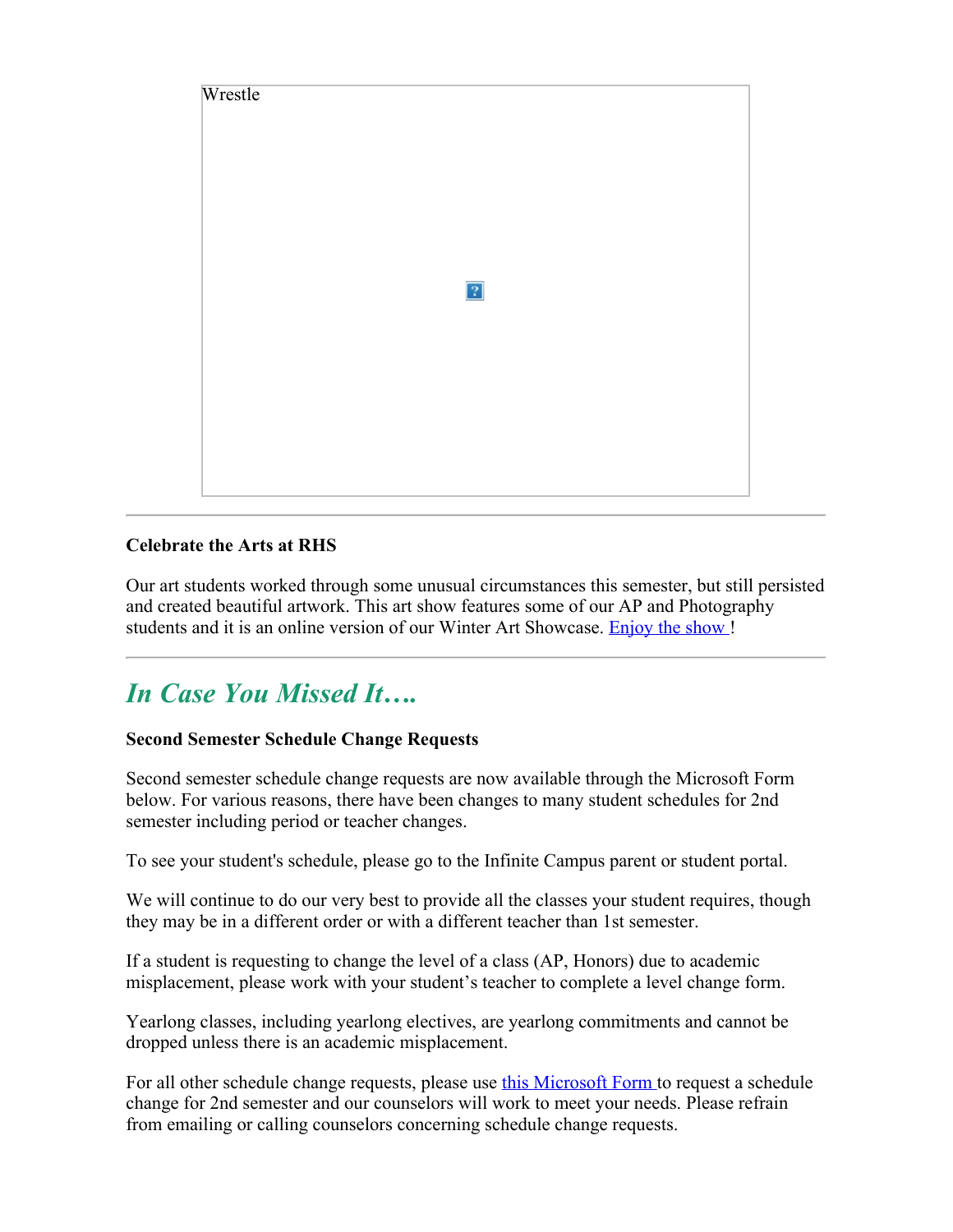Please allow at least 5 school days for any changes to be reflected on your student's schedule.

# **Reminder - Parent COVID Reporting Portal**

Thank you to those of you who have asked about how the notification process works if a student or staff member at Roswell High School tests positive for COVID.

If we have any report of a case, nurses with the school district reach out to the Fulton County Board of Health with information about the case. The Board takes the information provided by the nurse and advises the District and the local school administration regarding whether any parents or staff members need to be notified and what information that notification should contain. This may be based on whether the COVID positive person entered the building, who the person may or may not have interacted with, and if people were wearing masks.

Here is where our community's role in this process is so very important. If you suspect that your student has had **any** interaction with a person who may be positive for COVID, **please report that to the portal** . This could include contact at home, at school (with another student or staff member), with your family, or even at the store. This information helps our school nurses accurately communicate with the Board of Health and makes sure we are giving the appropriate people all the information they need to make the best decisions they can.

All of the information needed to make a report is [HERE](https://nam11.safelinks.protection.outlook.com/?url=https%3A%2F%2Ffultonschools.az1.qualtrics.com%2Fjfe%2Fform%2FSV_6hWlX46FNk8pNlz&data=04%7C01%7Cmurphys%40fultonschools.org%7C869fc3b9ff974d4ccabf08d8b1ac9b3f%7C0cdcb19881694b70ba9fda7e3ba700c2%7C1%7C0%7C637454702215779527%7CUnknown%7CTWFpbGZsb3d8eyJWIjoiMC4wLjAwMDAiLCJQIjoiV2luMzIiLCJBTiI6Ik1haWwiLCJXVCI6Mn0%3D%7C1000&sdata=pq3vc0IxkkH%2B4FPzNMn1Tu0UIJnb8uvkXkjODMh%2B9gA%3D&reserved=0) or on the front page of the District website at [www.fultonschools.org](http://www.fultonschools.org/).

# **Graduation for the Class of 2021**

Graduation is tentatively scheduled for May 24, 2021 at 7:00 p.m. at Amerisbank Amphitheater. While the hope is that it is not needed, we will also plan for a Drive-Through Graduation and a ceremony in our stadium. Much more information to follow.

Please click [HERE](https://nam11.safelinks.protection.outlook.com/?url=https%3A%2F%2Fyoutu.be%2FlxFuov3AXOo&data=04%7C01%7Cmurphys%40fultonschools.org%7C869fc3b9ff974d4ccabf08d8b1ac9b3f%7C0cdcb19881694b70ba9fda7e3ba700c2%7C1%7C0%7C637454702215789527%7CUnknown%7CTWFpbGZsb3d8eyJWIjoiMC4wLjAwMDAiLCJQIjoiV2luMzIiLCJBTiI6Ik1haWwiLCJXVCI6Mn0%3D%7C1000&sdata=MBWHDuZwiweJQhfqyrSYEoX6bsVgb3Qrkh1xWvmjUEU%3D&reserved=0) for Dr. Shaw's Second Semester Welcome Video

Finally, please continue to keep in your thoughts and prayers everybody in our state, nation and local community as the COVID-19 virus continues to spread. While a vaccine is in the process of being distributed, there are many members of our school family who have become ill, have sick friends and family members, or have lost loved ones to the virus. Thank you also to so many members of our community who work as health care providers. We appreciate your selfless service.

Again, thank you for your support. Have a wonderful week and be safe!

*Go Hornets*

# *Robert*

Robert Shaw, Ed.D.